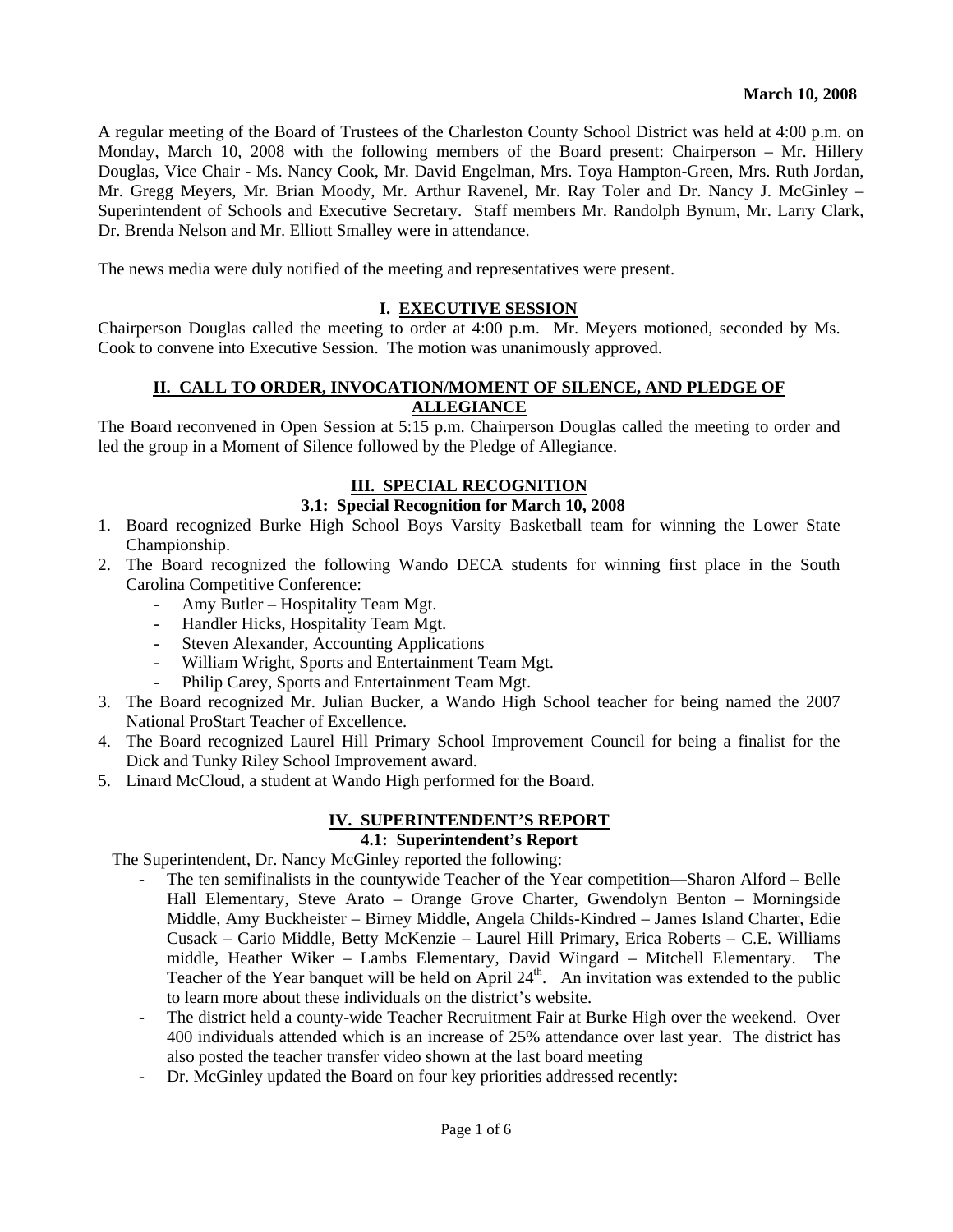- 1. Disproportionate rate of suspension between Caucasian and African American students Since October when the report was released staff began tracking suspensions totals and rates based on race and income on a bi-weekly basis. This data has driven actions taken by staff and recommendations made by the volunteer task force of nearly 50 African American school leaders are being implemented.
- 2. CCSD staff is working with partners at the College of Charleston on potential cultural awareness training opportunities for staff.
- 3. Effective programs such as the Positive Behavioral Interventions and Supports are being used to scale across the district, especially at the middle and high levels.
- 4. The district is researching alternatives to suspension, including community service and Saturday School programs for implementation by next school year with the help of faithbased and community partners.
- Child Health and Nutrition is a topic the superintendent is paying a lot of attention to. According to one study, South Carolina is one of the unhealthiest states in the nation—ranking  $46<sup>th</sup>$ nationally. If students are unhealthy, they can't learn, and they can't grow into successful adults. This is why child welfare is one of the superintendent's top priorities. A task force was established at the beginning of the school year to address childhood obesity and encourage healthy, nutritious foods in our schools. Walter Campbell, Director of Nutrition and Food Services and Coach Dave Spurlock are working hard to reduce high-fat, high-calorie offerings in our schools and replace them with healthy alternatives and promote physical activity in students and staff. Students from Garrett and Wando were recently awarded for videos they submitted to the Governor's Healthy South Carolina Challenge. The district is also partnering with the City of Charleston on a nationwide wellness initiative. A local nutrition expert, Dr. Ann G. Kulze, has also offered to work with the district on this initiative.
- The Superintendent recently met with the Charleston Achieving Excellence Advisory Committee—a group of local business, community, and faith-based leaders who helped build the Plan for Excellence to hear their thoughts on the budget for the upcoming school year which she referred to as a "Perfect Storm". They shared good ideas for the preparation of the budget.
- The Superintendent met with teacher coaches to thank them for their work and inform them that their role must change. Dr. McGinley assured them of her commitment and said they were among the best educators and the district needed their experience.
- Community budget forums are planned to discuss the proposed budget. The dates and locations of these forums will be posted on the district's website.
- Dr. McGinley said no matter how bleak the budget is, she promises to do everything to support schools first and make cuts where needed from the outside in.
- A total of ten \$6,000 School Choice planning grants will be awarded to schools and neighborhood teams or "NPTs" to support their development of partial magnets and choice within their schools. Friday, March 28th is the deadline for submission of NPT grant applications. The review team will notify applicants of awards by April 11, 2008.
- Dr. McGinley thanked the Board for supporting choice and encouraging the kinds of initiatives that can bridge learning gaps.
- The superintendent extended condolences to the Mr. Richard Riley and family for the passing of his wife Mrs. Tunky Riley. The Rileys contribution to quality public education was acknowledged.

# **V. VISITORS, PUBLIC COMMUNICATIONS**

## **5.1: Visitors, Public Communications**

- 1. Mr. David Richardson, Mr. Larry Blasch and Ms. Renee Chewning addressed the Board in support of Sea Island YouthBuild Charter.
- 2. Ms. Claudia Mazyck addressed the Board regarding Jennie Moore Elementary.
- 3. Mr. Mike Blanchard and Mr. Gil Jackson members of the Charleston Contractors Association addressed the Board regarding procurement procedures mentioned in a letter Mr. Infinger wrote to the Board.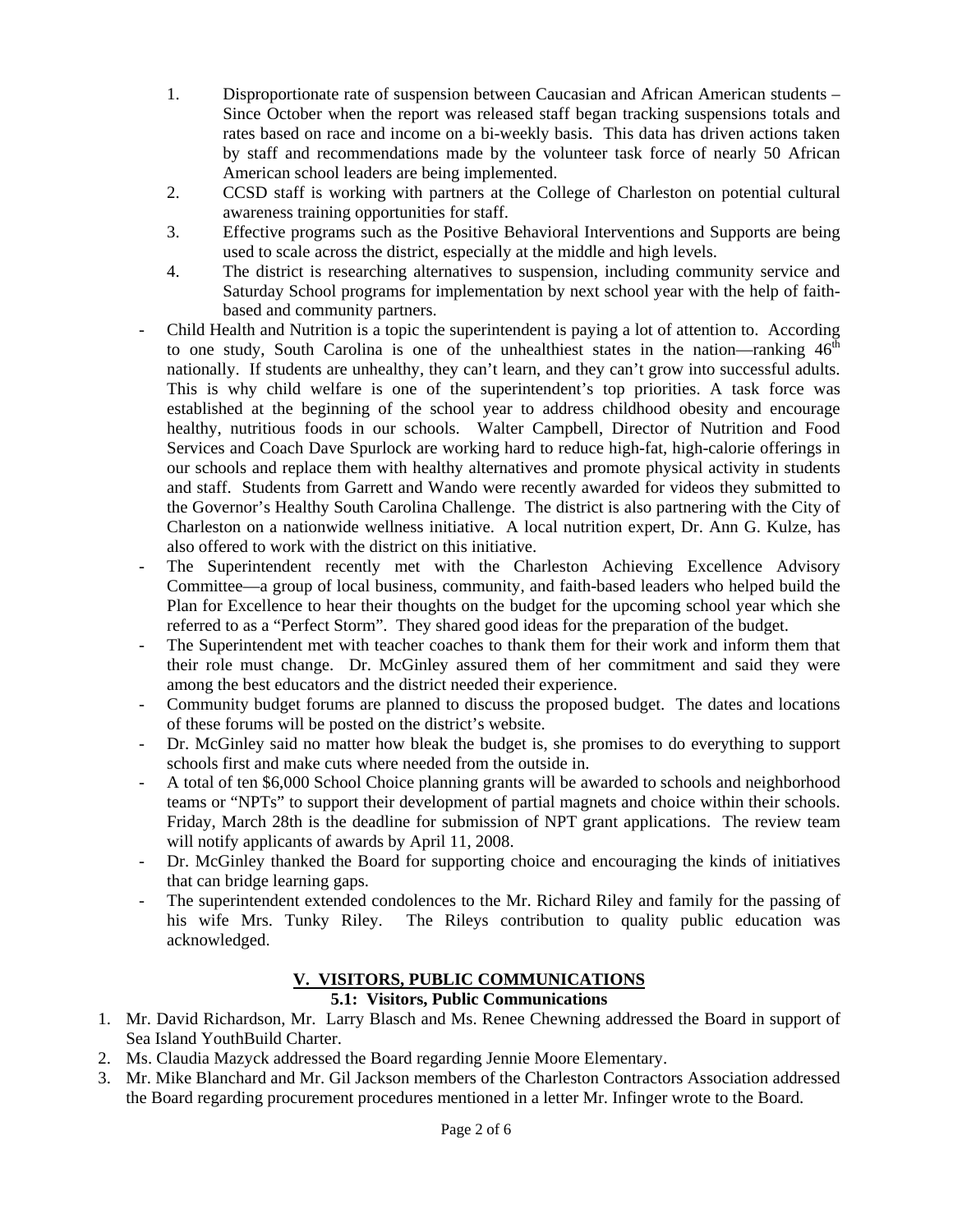- 4. Rev. Clyde Corbin and Ms. Floring Russell addressed the Board regarding facility use fees for Stall High School.
- 5. Mr. Joe Thompson, a Durham Bus Service driver expressed concerns regarding Durham School Bus Service.

### **VI. APPROVAL OF MINUTES/EXECUTIVE SESSION AGENDA ITEMS 6.1: Open and Executive Session Minutes of February 25, 2008**

Mr. Meyers motioned, seconded by Ms. Cook approval of minutes of February 25, 2008. The motion was approved 9-0.

### **6.2: Motions of Executive Session of March 10, 2008**

The Board acted on the following Executive Session Agenda items as follows:

- 1.1: Student Transfer Appeals the Board approved the following student transfer appeals. The motion was approved 7-2 (Douglas and Jordan opposed).
	- A. A request to transfer from Laing MS to Moultrie MS Approved
	- B. A request to transfer from Jennie Moore ES to Laurel Hill ES Approved
	- C. A request to transfer from Laing MS to Moultrie MS Approved
	- D. A request to transfer from Cario MS to Moultrie MS Approved
	- E. A request to transfer from Cario MS to Moultrie MS Approved
	- F. A request to transfer from Cario MS to Moultrie MS Approved
	- G. A request to transfer from Cario MS to Moultrie MS Approved
	- H. A request to transfer from McClellanville MS to Cario MS Approved
	- I. A request to transfer from McClellanville MS to Moultrie MS Approved
- 1.2: Appointment Principal Harborview ES the Board approved the appointment of Dr. Timothy Ellenberger to the position of principal at Harborview Elementary. The motion was approved 9-0.
- 1.3: Property Matter Appointment The Board approved the contract to purchase property identified as the McAllister Togant Sloan Tract, LLC for the new Whitesides Elementary and transfer funds from project #5777, District 2 Land to project #5662, Whitesides ES to fund this land purchase. No additional funds are required, if the transfer is approved. The motion was approved 9-0.

### 1.4: Contractual Matters:

- A. Center of Arts and Academics Revised Schedule the Board approved a recommendation from staff as follows. The motion was approved 9-0.
	- 1) Allow contractors 18 months to complete Phase I.
	- 2) Open up discussion with successful contractor to determine if economically feasible to accelerate Phase I to open by August 2009 as planned.
	- 3) Recalibrate the opening dates for each phase of the project after contract award.
- B. The Board received briefings in Executive Session on several contracts. No actions were taken.
- C. Requests for Proposal for the new District 4 Middle School The Board received information regarding CCSD Procurement practices regarding construction and the recent requests for proposal for the new district 4 middle school. No action was taken.
- 1.4: Legal Matter: The Board approved a recommendation from General Counsel on a legal matter. The motion was approved 9-0.

## **6.3: Financial Minutes of February 25, 2008**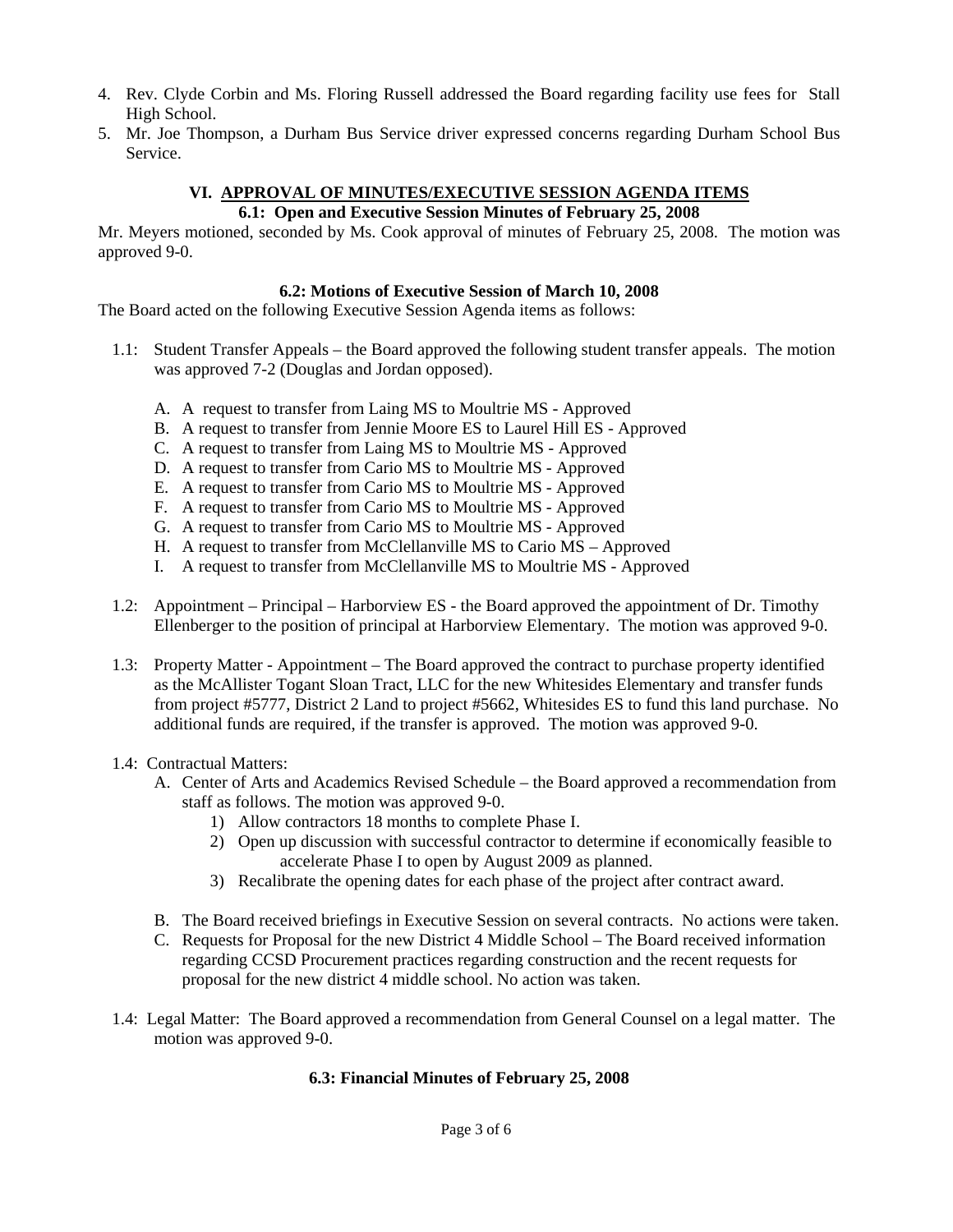Mr. Meyers motioned, seconded by Ms. Cook to approve the Financial Minutes of February 25, 2008. The motion was approved 9-0.

### **VII: MANAGEMENT REPORTS**

There was no Management Report on this agenda.

### **VIII: CHARLESTON PLAN FOR EXCELLENCE**

There was no Charleston Plan for Excellence Update on this agenda.

#### **IX**. **POTENTIAL CONSENT AGENDA ITEMS**

### **9.1: Revised Policy Regulations: IKACA-R – Parent Conferences, IMB-R – Teaching about Controversial/ Sensitive Issues, JJ-R – Textbook Selection and Adoption and IKAA-R – Tests and Examinations - Approved**

Mr. Moody motioned, seconded by Mr. Meyers to approve revisions of Policy Regulations as follows**.** The motion was approved 9-0.

- IKACA-R Parent Conferences, IMB-R Teaching about Controversial/ Sensitive Issues
- IJJ-R Textbook Selection and Adoption
- IKAA-R Tests and Examinations

-

#### **9.2: Second Reading – Policy DKC – Fiscal Management – Approved**

*A recommendation for the approval of the second reading of policy DKC.* 

Mr. Moody motioned, seconded by Mr. Meyers to approve the second reading of policy DKC – Fiscal Management**.** The motion was approved 9-0.

### **9.3: Update – Sea Island YouthBuild Site Visit - Received as Information**

*An update regarding site visits to Sea Island YouthBuild.* 

Mr. Randolph Bynum provided an update on academic site visits to Sea Island YouthBuild Charter as follows:

A team visited the school November 2007 and February 2008. The report indicated the level of instruction from non-existence to little evidence. Students were un-supervised. A construction student was left unsupervised in a locked classroom. Because there is no master scheduled, many things did not take place. In regards to enrollment, there were 30 students present during the first visit and 10 during the second visit. No attendance records or files were onsite and no student work was available. The District pays \$6000 per student. To date, the charter school has been paid \$347,000. Rev. Heyward, the minister of St. James Church on James Island has also expressed concerns about teachers not being in classrooms. Rev. Heyward also shared concerns from a student about availability of textbooks, restroom breaks, and no teachers in classrooms.

Mr. Bynum recommended that Sea Island YouthBuid be terminated because of students not receiving instruction and safety and security issues. During discussion, some members of the Board expressed concerns about the process in which this information was presented to the Board. Mr. Ravenel motioned, seconded by Mr. Moody to receive the update as information only**.** The motion was approved 8-1 (Douglas opposed).

### **9.4: Textbook Adoption for 2008-2009 - Approved**

*A recommendation to approve the adoption of instructional materials for Business/Marketing, Career Education, Family and Consumer Science, occupational, Foreign Languages, K-12, Performing Arts K-12, Social Studies 9-12, Visual Arts K-12.*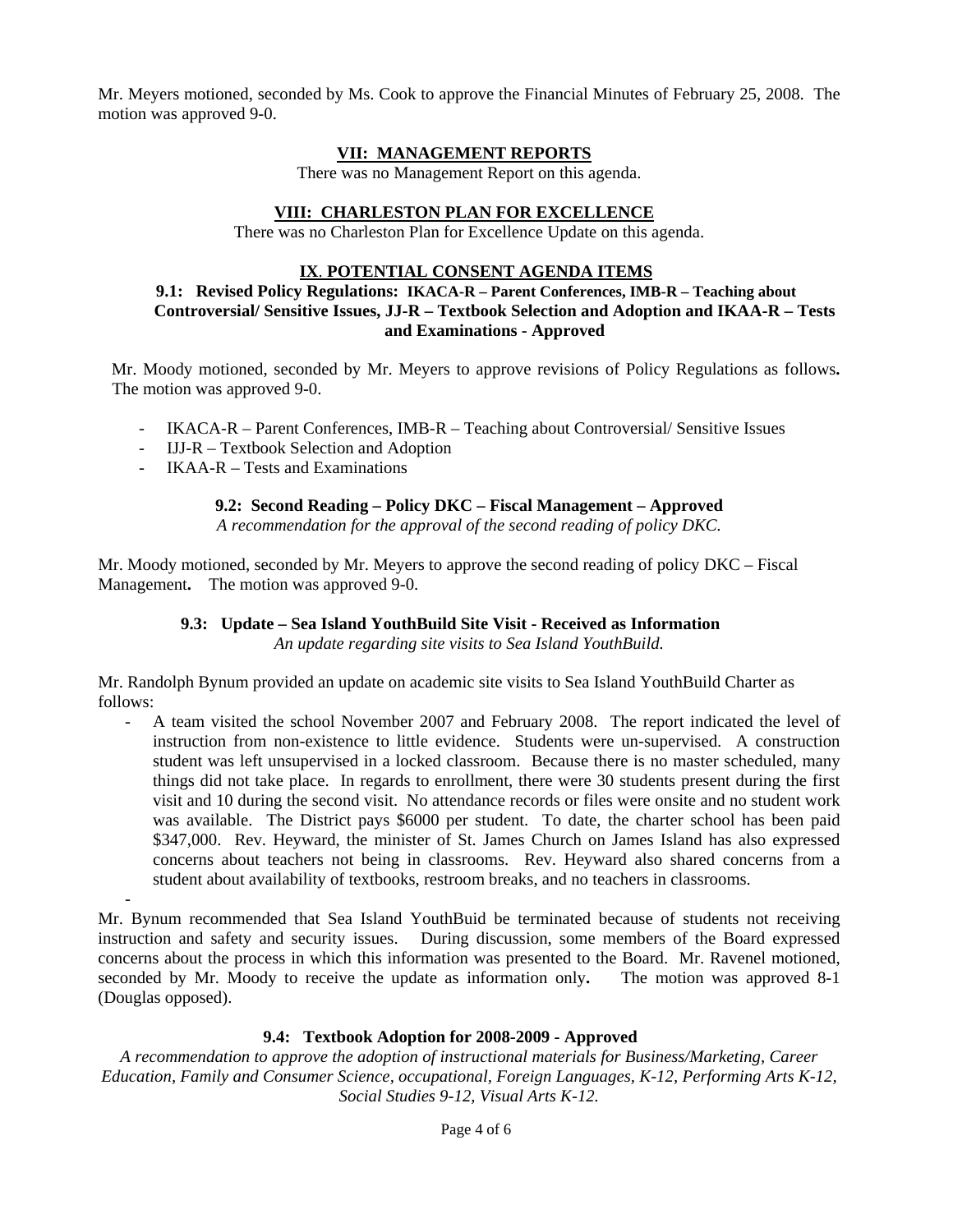Mr. Moody motioned, seconded by Mr. Meyers approval of the recommendation to adopt instructional materials listed above. The motion was approved 9-0.

## **9.5: Facility Use Request – West Ashley High - Approved**

*A recommendation to approve a facility use request for West Ashley High in accordance to Board Policy KF.* 

Mr. Moody motioned, seconded by Mr. Meyers to approve the facility use request for West Ashley High. The motion was approved 9-0.

### **9.6: Facility Use Request – Stall - Approved**

*A recommendation to approve a facility use request for Stall High in accordance to Board Policy KF.* 

This item was pulled for discussion. Mrs. Jordan asked staff to reconsider miscellaneous fees for usage of the Stall facility. After discussion, Mr. Moody motioned, seconded by Mr. Meyers to approve the facility use request for Stall High and look at facility fees. The motion was approved 7-0. (Mrs. Green left the meeting before voting and Mr. Engelman briefly left the room and was not present during voting of this item).

### **9.7: Facility Use Request – Wando High - Approved**

*A recommendation to approve a facility use request for Wando High in accordance to Board Policy KF.* 

Mr. Moody motioned, seconded by Mr. Meyers to approve the facility use request for Wando High. The motion was approved 9-0.

### **9.8: Facility Use Request – Wando High - Approved**

*A recommendation to approve a facility use request for Wando High in accordance to Board Policy KF.* 

Mr. Moody motioned, seconded by Mr. Meyers to approve the facility use request for Wando High. The motion was approved 9-0.

### **9.9: Bid Award Recommendation – Early Rebar for Mt. Pleasant Academy, Orange Grove ES, E.B. Ellington ES - Approved**

*A recommendation to approve a bid award recommendation for Early Rebar for Mt. Pleasant Academy, Orange Grove ES and E.B. Ellington ES, at a cost of \$119,235.00. The funding source is capital funds.* 

Mr. Moody motioned, seconded by Mr. Meyers to approve the bid award recommendation for Early Rebar for Mt Pleasant Academy, Orange Grove ES and E.B. Ellington ES. The motion was approved 9-0.

### **9.10: Sanders Clyde K-8 School Early Pile Site Package Construction Contract Award - Approved**

*A recommendation to approve the Sanders-Clyde K-8 School Early Site Pile Package construction contract. The cost of \$1,047,029.00 - capital funds.* 

Mr. Moody motioned, seconded by Mr. Meyers to approve the Sanders Clyde K-8 School Early Pile Site Package construction contract. The motion was approved 9-0.

## **9.11: High School Band Instrument Initiative Program - Approved**

*A recommendation to approve a lease to purchase program agreement option for high school band instruments. The cost of \$115,000.00 - capital funds.* 

Mr. Moody motioned, seconded by Mr. Meyers to approve a lease to purchase program agreement option for high school band instruments. The motion was approved 9-0.